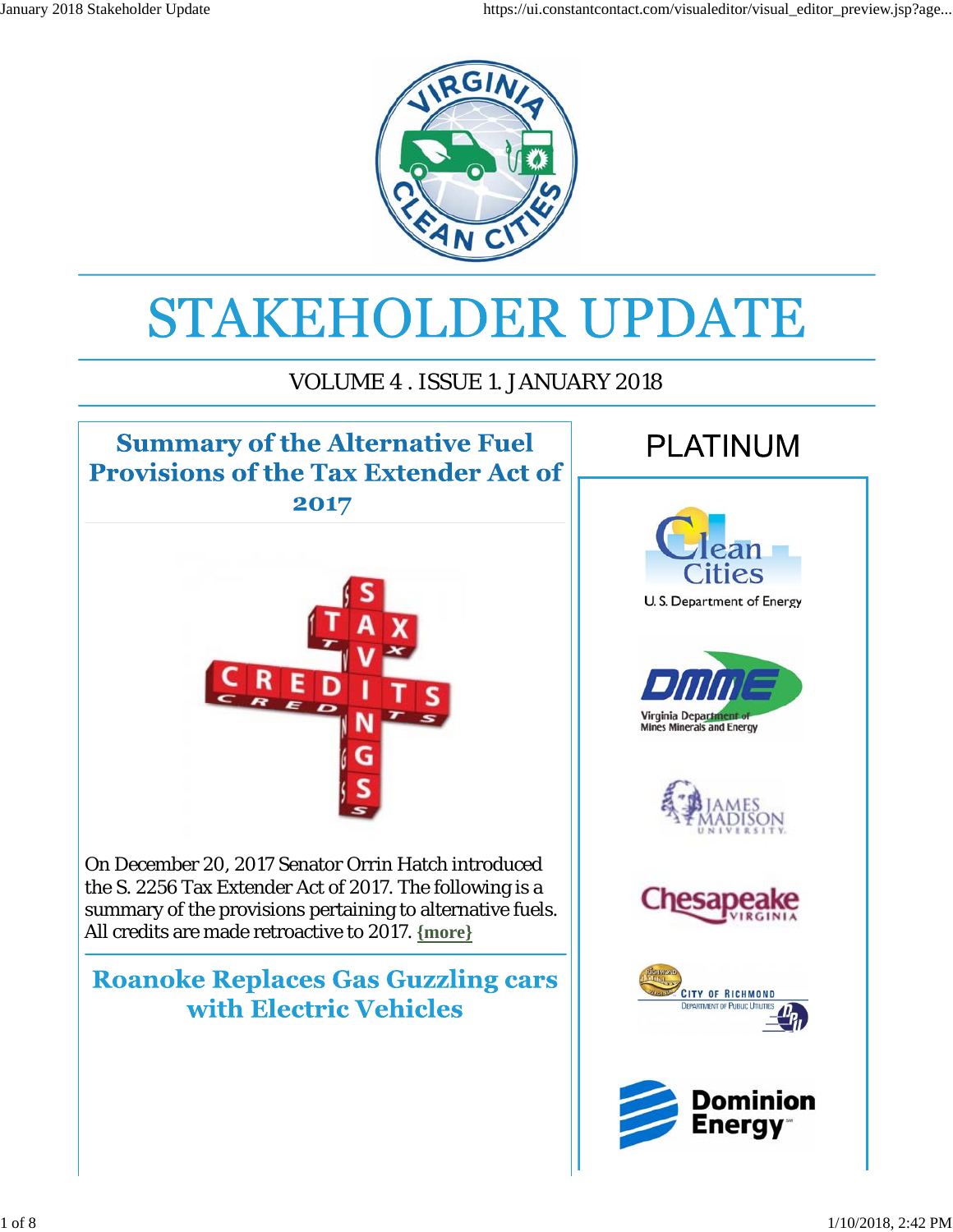

Roanoke officials are charged up about adding a dozen electric cars to the city's municipal fleet, a move that the city says will reduce emissions and save money. As the first phase of a pilot program, the city bought lowmileage used Nissan Leafs and made most of them part of a pool of vehicles that will be shared by city employees who in the past each had an assigned vehicle. **{more}**

### **Join VCC for a Northern Virginia Electric Vehicle Demo Day and EV Charging Workshop**

\_\_\_\_\_\_\_\_\_\_\_\_\_\_\_\_\_\_\_\_\_\_\_\_\_\_\_\_\_\_\_\_\_\_\_\_\_\_\_\_

Virginia Clean Cities, the Northern Virginia Regional Commission, Greater Washington Region Clean Cities, and Metropolitan Washington Council of Governments invite you to an informative workshop on electric vehicles an electric vehicle charging stations.

This workshop will provide an overview of the benefits of EVs for fleets. speakers will discuss the considerations for selecting and installing EV charging equipment.

Join other Northern Virginia fleet managers, business leaders, government officials, for test drives of the newly redesigned, longer range 2018 Nissan LEAF and the 2018 Chevy Bolt.

This event is FREE to attend and refreshments will be provided.

#### **{more}**

## **Please Support VCC's Effort to**



# **DIAMOND**











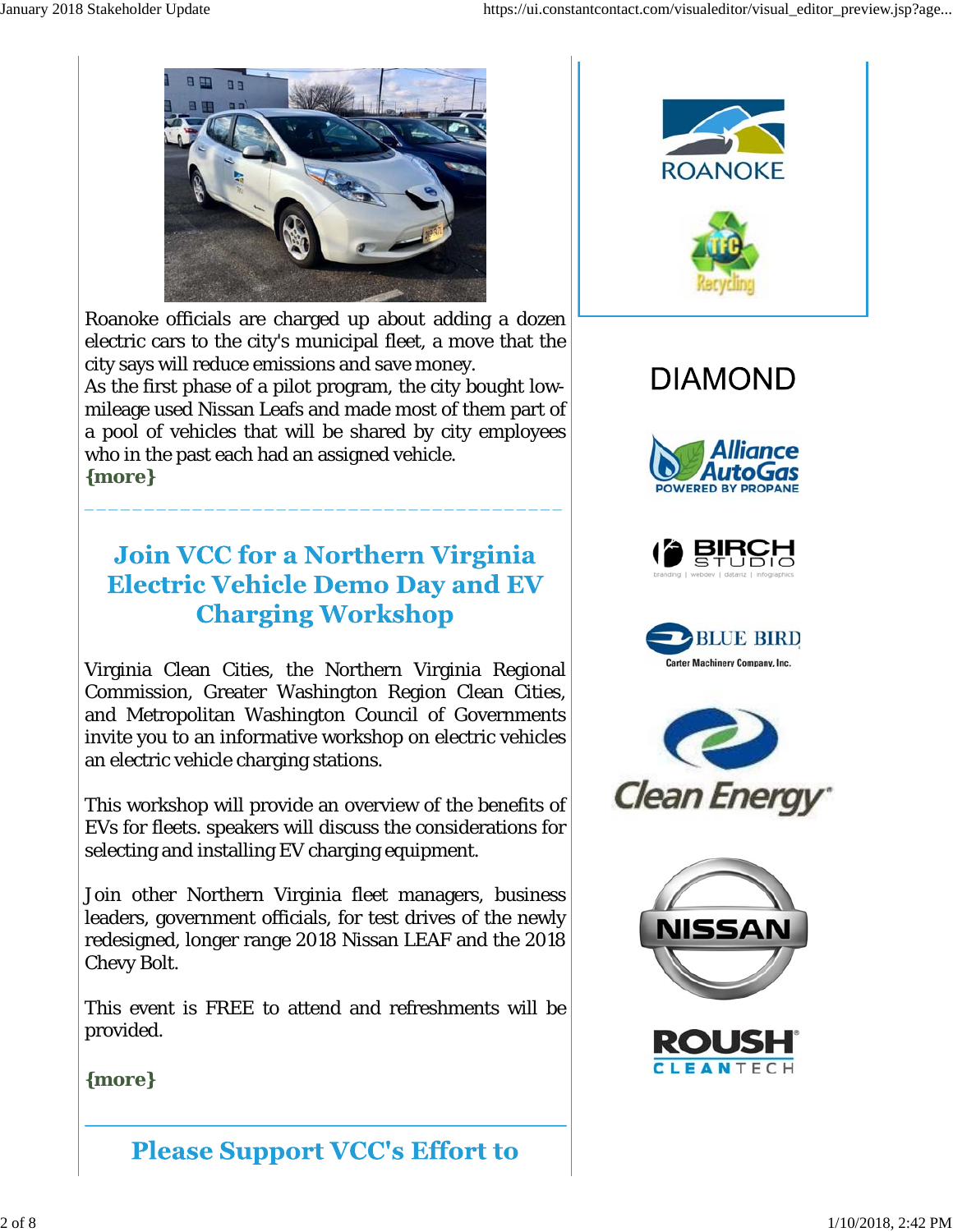#### **Replace Aging DC Fast Charger Touchscreens!**

EV drivers around Virginia have reported to VCC that several DC Fast Chargers have unreadable touchscreens. VCC is working to improve the driver experience of the DC Fast Chargers in Virginia by replacing these screens with newer screens that are more functional and readable.

You can donate any amount through VCC's Donations webpage or by clicking the Facebook link below. **{more}**



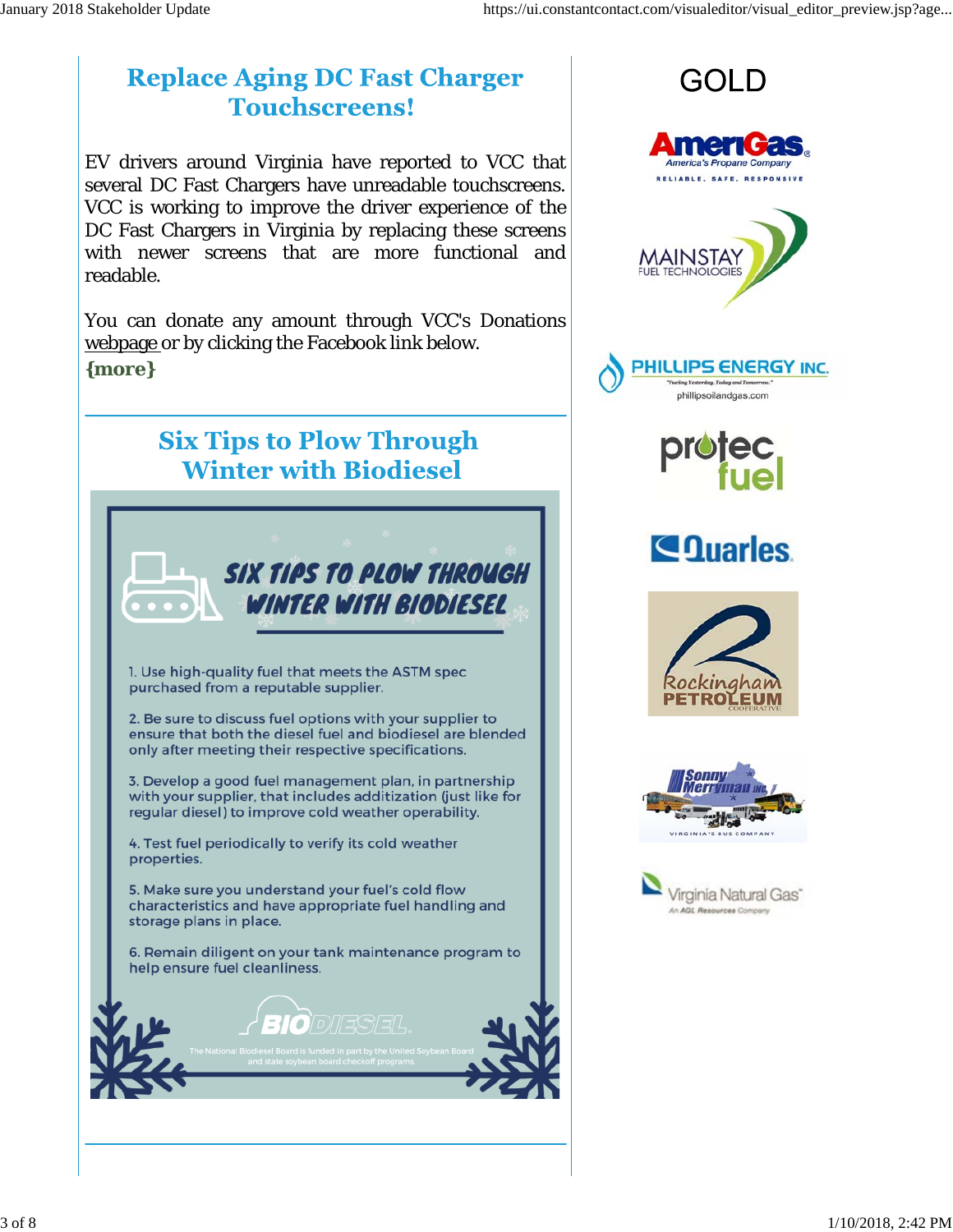#### **City of Danville to Receive Four Nissan LEAFs at No Cost**

Four electric cars used by Danville under an energy project have now become a permanent part of the city's fleet.

Fermata Energy hopes to donate the four electric vehicles - 2015 or 2016 Nissan Leafs - and chargers to Danville as part of a requirement under a two-year research-anddevelopment grant from the Virginia Tobacco Commission. **{more}**

### **2018 Fuel Economy Guide Now Available on Fueleconomy.gov**



The U.S. Department of Energy and the Environmental Protection Agency have just released the 2018 Fuel Economy Guide, available online at *fueleconomy.gov*. **{more}**

#### **EVgo Opens Its 1000th DC Fast Charger**

EVgo, the nation's largest network of public electric vehicle (EV) fast charging stations, today announced it has officially opened its 1,000th DC Fast charger in the U.S., in partnership with Nissan North America. The 1,000th station is centrally-located near Washington,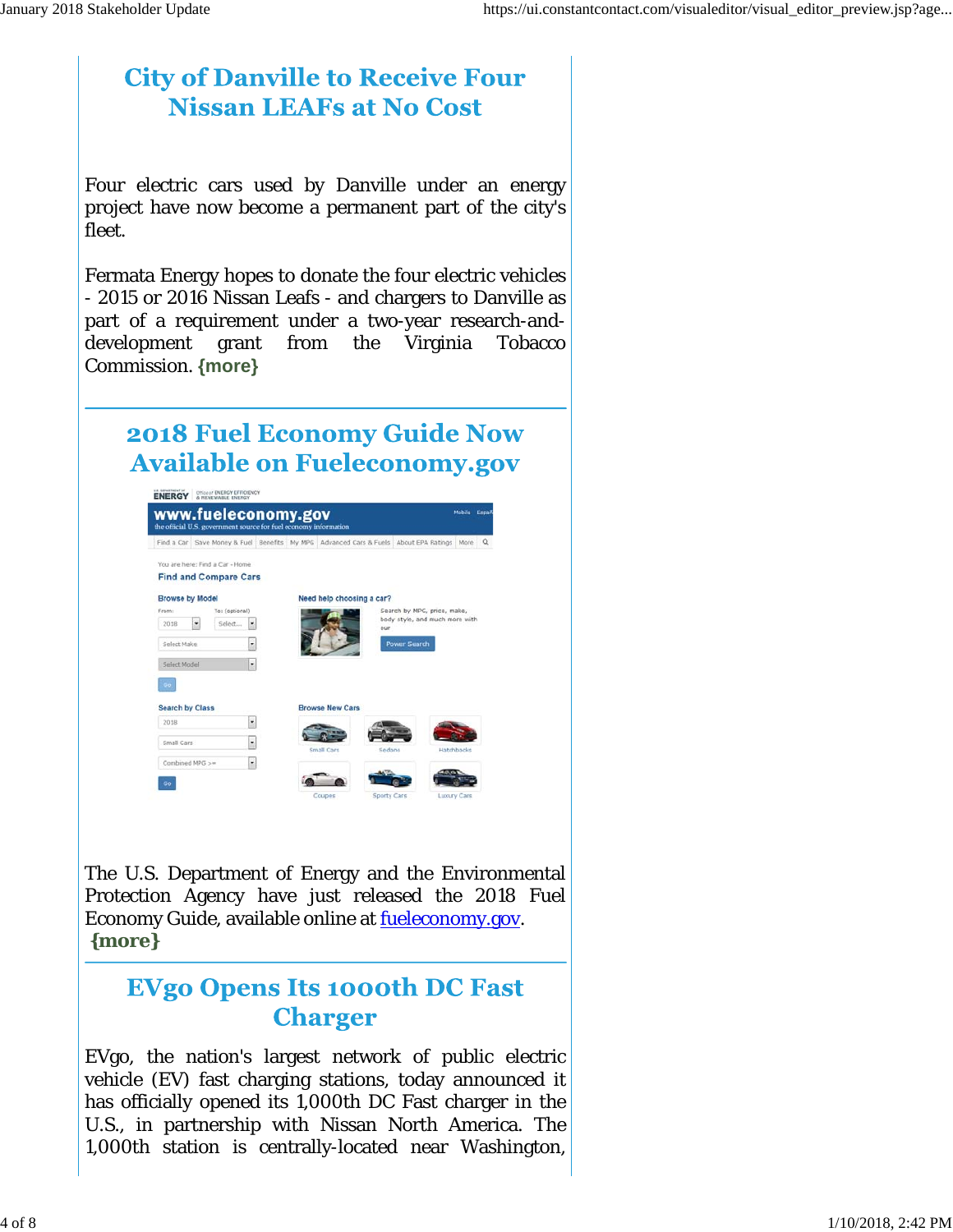D.C., in one of Falls Church, Va.'s newest apartment communities, The Loren, developed and managed by The Bozzuto Group. **{more}**

\_\_\_\_\_\_\_\_\_\_\_\_\_\_\_\_\_\_\_\_\_\_\_\_\_\_\_\_\_\_\_\_\_\_\_\_\_\_\_

### **Blacksburg Transit Expands its Clean Diesel Fleet with an order from New Flver**

New Flyer of America Inc. ("New Flyer"), the U.S. subsidiary of New Flyer Industries Inc. ("NFI Group"), the largest transit bus and motor coach manufacturer and parts distributor in North America, today announced that Blacksburg Transit ("BT"), through the Commonwealth of Virginia, has exercised an option with New Flyer for four Xcelsior® clean diesel, sixty-foot heavy-duty transit buses. **{more}**

#### **Donate Your Vehicle to VCC and Earn a Tax Deduction!**

**\_\_\_\_\_\_\_\_\_\_\_\_\_\_\_\_\_\_\_\_\_\_\_\_\_\_\_\_\_\_\_\_\_\_\_\_**



Virginia Clean Cities is a certified motor vehicle charity consigner! If you have a vehicle rusting away in your parking lot that you need to be rid of, and want a taxdeduction for it, we'd love to take it off your hands! **{more}**

**\_\_\_\_\_\_\_\_\_\_\_\_\_\_\_\_\_\_\_\_\_\_\_\_\_\_\_\_\_\_\_\_\_\_\_\_**

#### **Support VCC with a Monthly** Contribution of  $$10, $25$  or  $$50$

You can now support Virginia Clean Cities with a recurring monthly donation of as little as \$10. Your generous support helps VCC deploy EV charging stations, propane schools buses, and CNG transit vehicles. **{more}**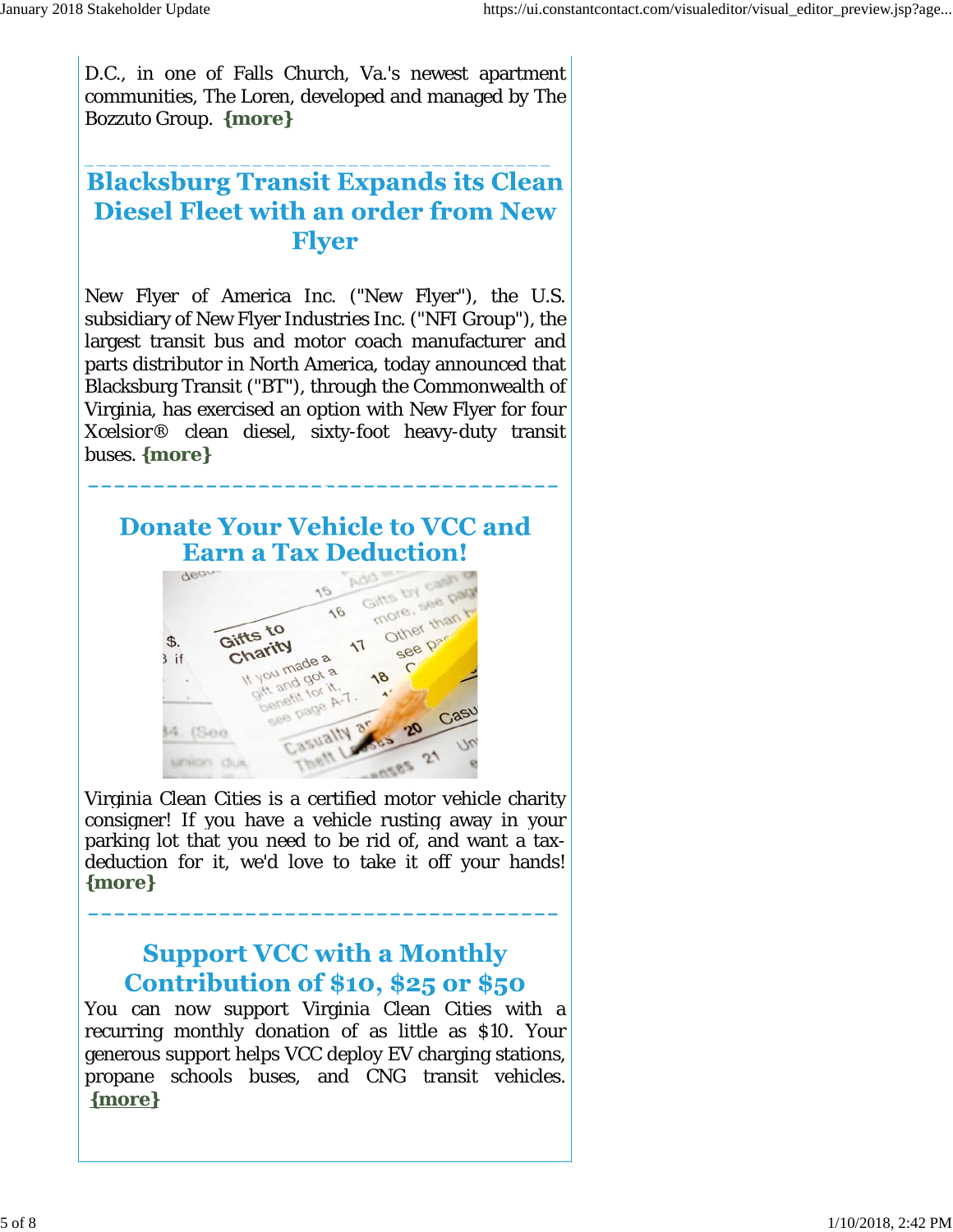## **Upcoming Events**

**February 6, 2018**: Northern Virginia Electric Vehicle Demo Day and EV Charging Workshop - Fairfax, VA. **Register here**

**February 11, 2018**: Energy Independence Summit - Washington, DC **Register here**

**April 5, 2018**: Rally at Main Street Station - Richmond, VA **Register here**

For a full list of upcoming events, please visit **http://www.vacleancities.org/events**

## **New and Renewing Stakeholders**



**City of Richmond DPU** 



**Werres Corporation**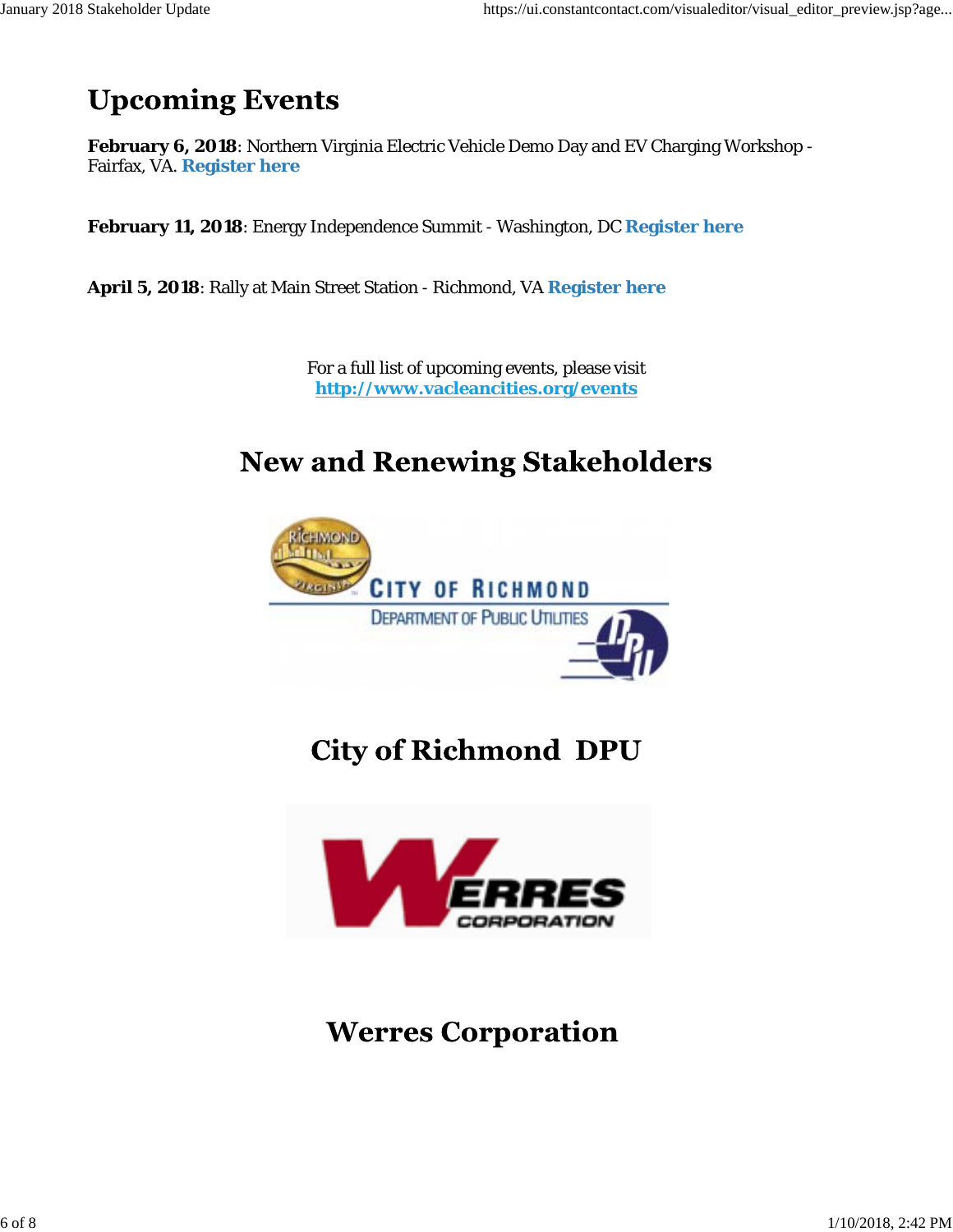

## **Excel Truck Group**



## **Cummins Atlantic**